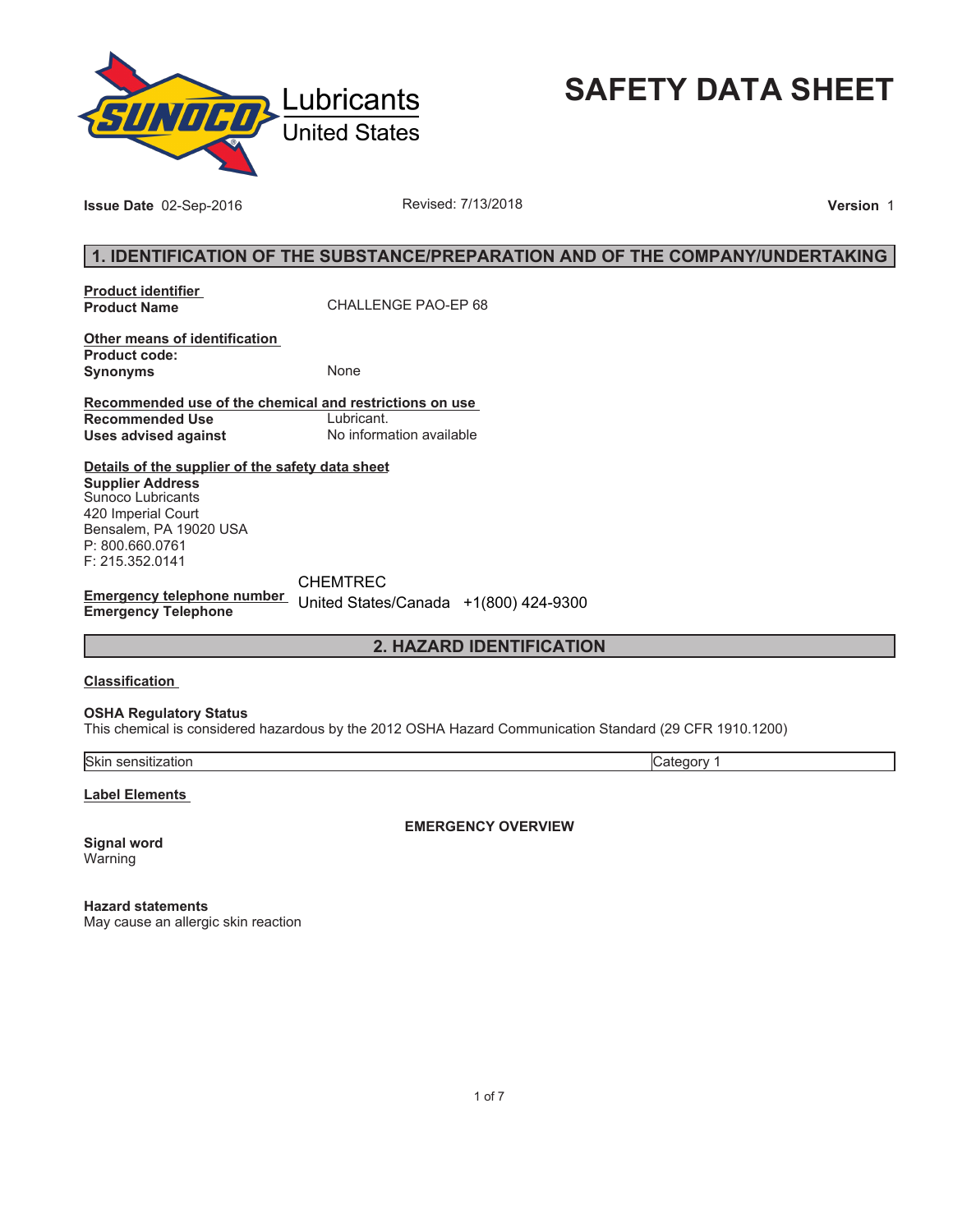| Appearance Oil                                                                                                                                                                                                                                                                                                                                                                 | <b>Physical state Liquid</b> | <b>Odor</b> Slight Sulphurous |  |  |
|--------------------------------------------------------------------------------------------------------------------------------------------------------------------------------------------------------------------------------------------------------------------------------------------------------------------------------------------------------------------------------|------------------------------|-------------------------------|--|--|
| <b>Precautionary Statements - Prevention</b><br>Avoid breathing dust/fume/gas/mist/vapors/spray<br>Contaminated work clothing should not be allowed out of the workplace<br>Wear protective gloves<br><b>Skin</b> IF ON SKIN: Wash with plenty of soap and water<br>If skin irritation or rash occurs: Get medical advice/attention<br>Wash contaminated clothing before reuse |                              |                               |  |  |
| <b>Precautionary Statements - Disposal</b><br>Dispose of in accordance with federal, state and local regulations                                                                                                                                                                                                                                                               |                              |                               |  |  |
| Hazards not otherwise classified (HNOC)<br><b>Other information</b>                                                                                                                                                                                                                                                                                                            |                              |                               |  |  |

\_\_\_\_\_\_\_\_\_\_\_\_\_\_\_\_\_\_\_\_\_\_\_\_\_\_\_\_\_\_\_\_\_\_\_\_\_\_\_\_\_\_\_\_\_\_\_\_\_\_\_\_\_\_\_\_\_\_\_\_\_\_\_\_\_\_\_\_\_\_\_\_\_\_\_\_\_\_\_\_\_\_\_\_\_\_\_\_\_\_\_\_\_

# **3. COMPOSITION/INFORMATION ON INGREDIENTS**

This material is considered hazardous by the OSHA Hazard Communication Standard (29 CFR 1910.1200).

| <b>Components</b>                                                          |  | <b>CAS-No</b>                                                                                                                               | Weight %                                                                                    | <b>Trade Secret</b> |  |
|----------------------------------------------------------------------------|--|---------------------------------------------------------------------------------------------------------------------------------------------|---------------------------------------------------------------------------------------------|---------------------|--|
| Olefin Sulfide                                                             |  | 68937-96-2                                                                                                                                  | $0.5 - 0.95$                                                                                | $\star$             |  |
|                                                                            |  |                                                                                                                                             |                                                                                             |                     |  |
| <b>4. FIRST AID MEASURES</b>                                               |  |                                                                                                                                             |                                                                                             |                     |  |
| <b>First aid measures</b>                                                  |  |                                                                                                                                             |                                                                                             |                     |  |
| Eye contact:                                                               |  | eye irritation persists, consult a specialist.                                                                                              | Rinse immediately with plenty of water, also under the eyelids, for at least 15 minutes. If |                     |  |
| <b>Skin contact:</b>                                                       |  | Wash off immediately with soap and plenty of water. If a person feels unwell or symptoms<br>of skin irritation appear, consult a physician. |                                                                                             |                     |  |
| Inhalation:                                                                |  | In the case of inhalation of aerosol/mist consult a physician if necessary.                                                                 |                                                                                             |                     |  |
| Ingestion:                                                                 |  | Do not induce vomiting without medical advice. Drink 1 or 2 glasses of water. Consult a<br>physician if necessary.                          |                                                                                             |                     |  |
| Most important symptoms and effects, both acute and delayed                |  |                                                                                                                                             |                                                                                             |                     |  |
| <b>Symptoms</b>                                                            |  | No information available.                                                                                                                   |                                                                                             |                     |  |
| Indication of any immediate medical attention and special treatment needed |  |                                                                                                                                             |                                                                                             |                     |  |

# **5. FIRE-FIGHTING MEASURES**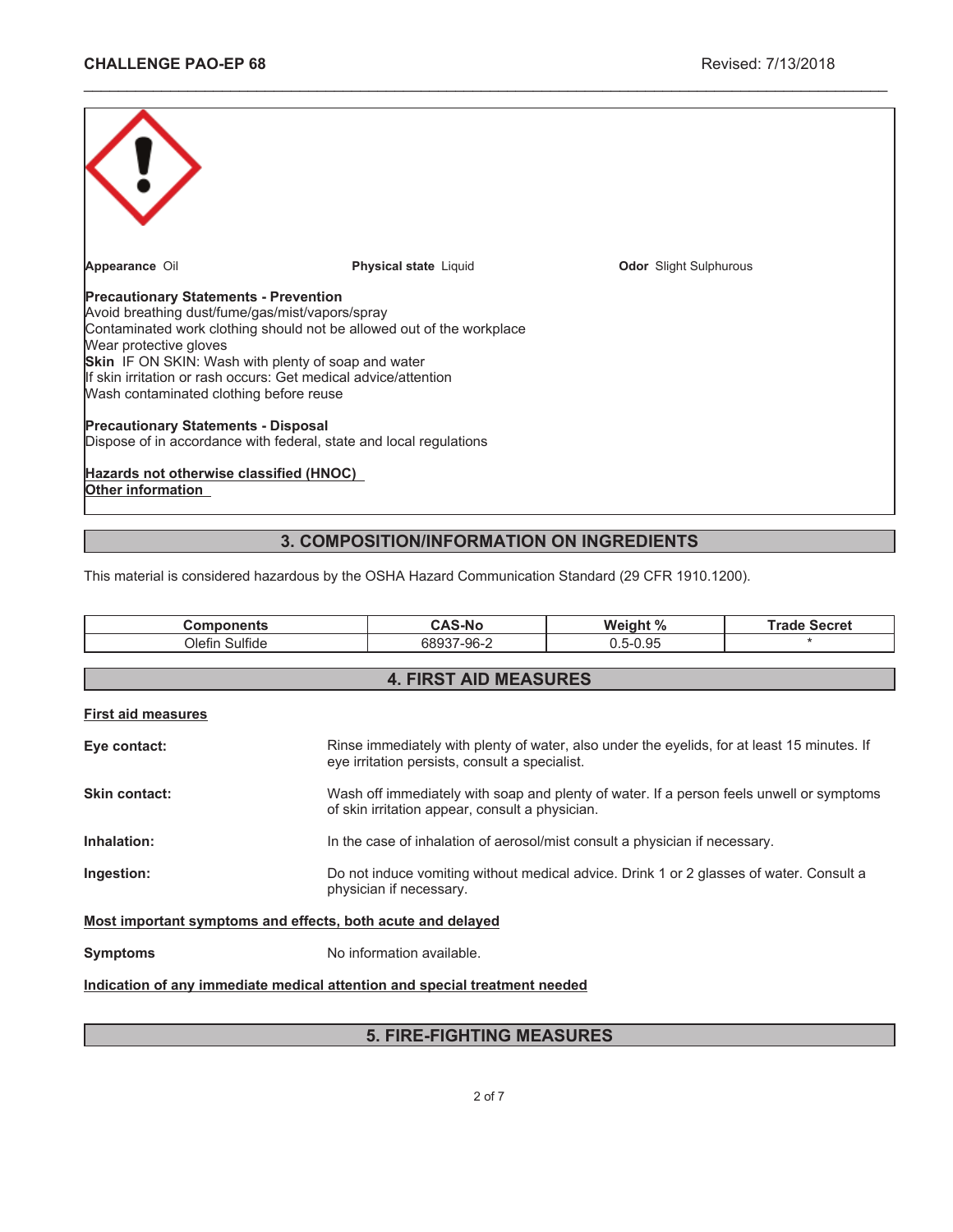#### **Suitable extinguishing media:**

Carbon dioxide (CO2). Dry chemical. Water spray mist or foam.

Unsuitable extinguishing media Do not use a solid water stream as it may scatter and spread fire **Specific hazards arising from the chemical** Thermal decomposition can lead to release of irritating gases and vapors.

#### **Explosion data**

**Sensitivity to Mechanical Impact** None. **Sensitivity to Static Discharge** None.

## **Special protective equipment for firefighters:**

As in any fire, wear self-contained breathing apparatus pressure-demand, MSHA/NIOSH (approved or equivalent) and full protective gear.

## **6. ACCIDENTAL RELEASE MEASURES**

\_\_\_\_\_\_\_\_\_\_\_\_\_\_\_\_\_\_\_\_\_\_\_\_\_\_\_\_\_\_\_\_\_\_\_\_\_\_\_\_\_\_\_\_\_\_\_\_\_\_\_\_\_\_\_\_\_\_\_\_\_\_\_\_\_\_\_\_\_\_\_\_\_\_\_\_\_\_\_\_\_\_\_\_\_\_\_\_\_\_\_\_\_

|                                                      | Personal precautions, protective equipment and emergency procedures                                     |
|------------------------------------------------------|---------------------------------------------------------------------------------------------------------|
| <b>Personal precautions:</b>                         | Contaminated surfaces will be extremely slippery. Wear personal protective equipment.                   |
| <b>Environmental precautions</b>                     |                                                                                                         |
| <b>Environmental precautions:</b>                    | Do not flush into surface water or sanitary sewer system.                                               |
| Methods and material for containment and cleaning up |                                                                                                         |
| <b>Methods for containment</b>                       | Prevent further leakage or spillage if safe to do so.                                                   |
| Methods for cleaning up:                             | Absorb spill with inert material (e.g. dry sand or earth), then place in a chemical waste<br>container. |
|                                                      | 7 U ANNI INA ANN ATANAAF                                                                                |

## **7. HANDLING AND STORAGE**

#### **Precautions for safe handling**

Handling **Handle in accordance with good industrial hygiene and safety practice.** 

#### **Conditions for safe storage, including any incompatibilities**

**Storage Conditions** Keep container tightly closed

## **8. EXPOSURE CONTROLS/PERSONAL PROTECTION**

**Control parameters**

| <b>Exposure Guidelines</b>                                            | Contains mineral oil, vegetable oil, and/or synthetic oil. Under conditions which may<br>generate mists, observe the OSHA PEL of 5 mg/m <sup>3</sup> , ACGIH STEL of 10 mg/m <sup>3</sup> . |  |
|-----------------------------------------------------------------------|---------------------------------------------------------------------------------------------------------------------------------------------------------------------------------------------|--|
| Appropriate engineering controls                                      |                                                                                                                                                                                             |  |
| <b>Engineering measures to reduce</b><br>exposure:                    | Ensure adequate ventilation, especially in confined areas.                                                                                                                                  |  |
| Individual protection measures, such as personal protective equipment |                                                                                                                                                                                             |  |
| <b>Respiratory protection:</b>                                        | Breathing apparatus needed only when aerosol or mist is formed.                                                                                                                             |  |

| <b>Respiratory protection:</b> | Breathing apparatus needed only when aerosol or mist is formed. |
|--------------------------------|-----------------------------------------------------------------|
| Hand protection:               | Gloves made of plastic or rubber                                |
| Eye protection:                | Safety glasses                                                  |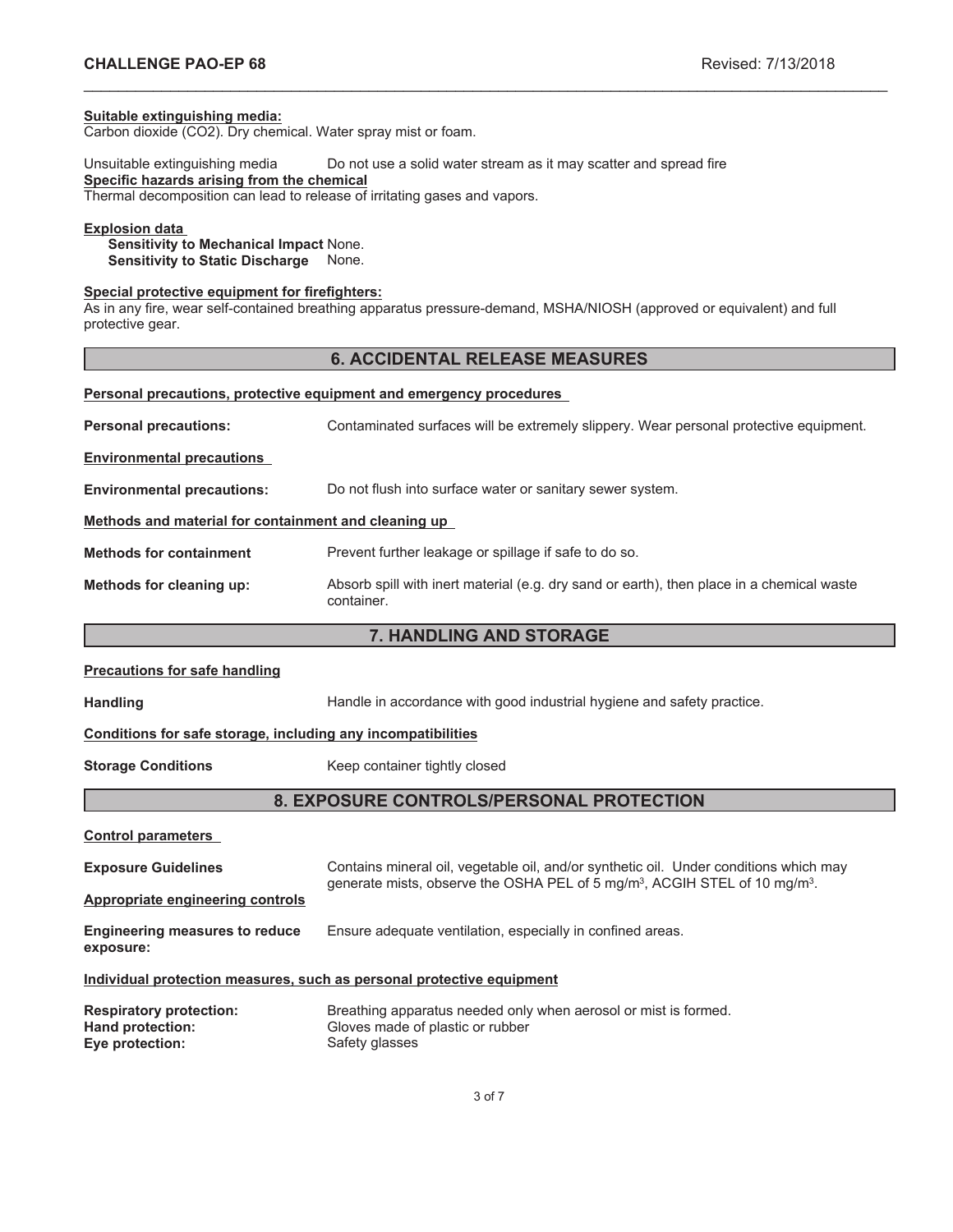**Skin and body protection:** Usual safety precautions while handling the product will provide adequate protection against this potential effect General Hygiene Considerations Avoid contact with skin, eyes and clothing

## **9. PHYSICAL AND CHEMICAL PROPERTIES**

\_\_\_\_\_\_\_\_\_\_\_\_\_\_\_\_\_\_\_\_\_\_\_\_\_\_\_\_\_\_\_\_\_\_\_\_\_\_\_\_\_\_\_\_\_\_\_\_\_\_\_\_\_\_\_\_\_\_\_\_\_\_\_\_\_\_\_\_\_\_\_\_\_\_\_\_\_\_\_\_\_\_\_\_\_\_\_\_\_\_\_\_\_

## **Information on basic physical and chemical properties**

| <b>Physical state Liquid</b><br>Appearance Oil                                                                                                                                                                                                                |                                                                                                                                                                                    | <b>Odor</b> Slight Sulphurous                                                                                                                                                                    | <b>Color Amber</b>                                                                                                                                                                                                                                                    |                                                                                                                                                                | <b>Odor threshold No information</b><br>available |
|---------------------------------------------------------------------------------------------------------------------------------------------------------------------------------------------------------------------------------------------------------------|------------------------------------------------------------------------------------------------------------------------------------------------------------------------------------|--------------------------------------------------------------------------------------------------------------------------------------------------------------------------------------------------|-----------------------------------------------------------------------------------------------------------------------------------------------------------------------------------------------------------------------------------------------------------------------|----------------------------------------------------------------------------------------------------------------------------------------------------------------|---------------------------------------------------|
| <b>Property</b><br>Meltina<br>point/freezing<br>point                                                                                                                                                                                                         | <b>Values</b><br>No information<br>available                                                                                                                                       | Remarks • Method                                                                                                                                                                                 | рH<br>Boiling point / No information<br>boiling range                                                                                                                                                                                                                 | Not applicable<br>available                                                                                                                                    |                                                   |
| <b>Flash point</b><br><b>Flammability</b><br>(solid, gas)<br><b>Upper</b><br>flammability<br>limit:<br>Vapor<br>pressure<br><b>Specific</b><br>Gravity<br>Solubility in<br>other solvents available<br><b>Autoignition</b><br>temperature<br><b>Kinematic</b> | 400 °F<br>No information<br>available<br>No information<br>available<br>No information<br>available<br>${}_{0.9}$<br>No information<br>No information<br>available<br>approx. 67.1 | > 204 °C / > Cleveland Open Cup                                                                                                                                                                  | <b>Evaporation</b><br>rate<br><b>Flammability</b><br><b>Limit in Air</b><br>Lower<br>flammability<br>limit:<br>Vapor density No information<br>Water<br>solubility<br><b>Partition</b><br>coefficient<br>DecompositionNo information<br>temperature<br><b>Dynamic</b> | No information<br>available<br>No information<br>available<br>available<br>Insoluble in<br>water<br>No information<br>available<br>available<br>No information |                                                   |
| viscosity<br><b>Explosive properties</b><br><b>Oxidizing properties</b><br><b>Other information</b><br>Softening point<br><b>Molecular weight</b><br><b>VOC Content (%)</b><br><b>Density</b><br><b>Bulk density</b>                                          | cSt @ $40^{\circ}$ C                                                                                                                                                               | No information available<br>No information available<br>No information available<br>No information available<br>No information available<br>No information available<br>No information available | viscosity                                                                                                                                                                                                                                                             | available                                                                                                                                                      |                                                   |

## **10. STABILITY AND REACTIVITY**

**Reactivity** Not applicable

## **Chemical stability**

| <b>Stability</b><br><b>Possibility of Hazardous Reactions</b> | Stable under normal conditions           |
|---------------------------------------------------------------|------------------------------------------|
| <b>Possibility of Hazardous</b><br><b>Reactions</b>           | None under normal processing.            |
| <b>Hazardous polymerization</b>                               | Hazardous polymerization does not occur. |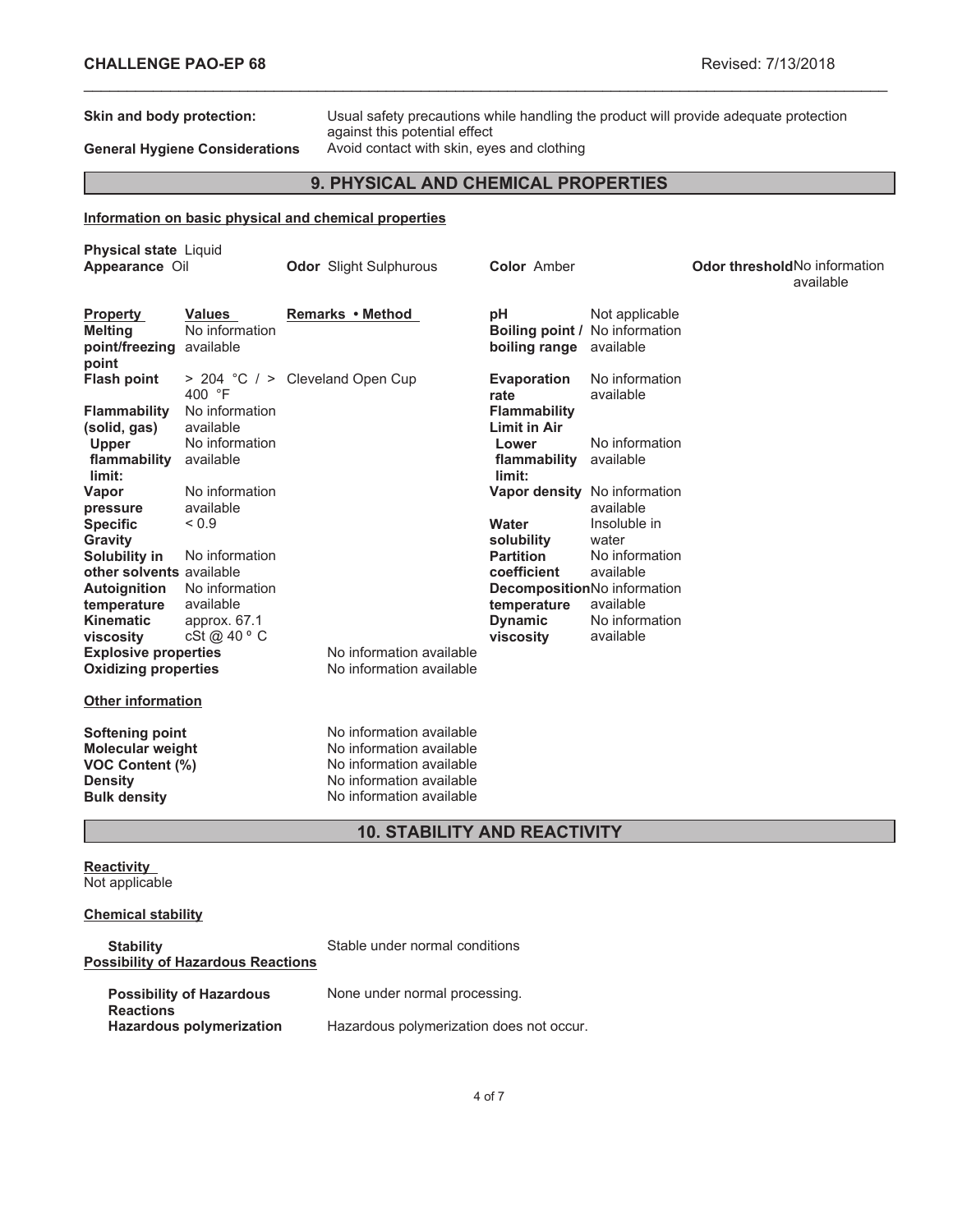## **Conditions to avoid**

| <b>Conditions to avoid</b>              | No special storage conditions required |
|-----------------------------------------|----------------------------------------|
| <b>Hazardous Decomposition Products</b> |                                        |

| <b>Hazardous Decomposition</b> | Thermal decomposition can lead to release of irritating gases and vapors |
|--------------------------------|--------------------------------------------------------------------------|
| <b>Products</b>                |                                                                          |
| Incomnatible materials         |                                                                          |

# **Incompatible materials**

**Incompatible materials** Oxidising agents

## **11. TOXICOLOGICAL INFORMATION**

\_\_\_\_\_\_\_\_\_\_\_\_\_\_\_\_\_\_\_\_\_\_\_\_\_\_\_\_\_\_\_\_\_\_\_\_\_\_\_\_\_\_\_\_\_\_\_\_\_\_\_\_\_\_\_\_\_\_\_\_\_\_\_\_\_\_\_\_\_\_\_\_\_\_\_\_\_\_\_\_\_\_\_\_\_\_\_\_\_\_\_\_\_

## **Information on likely routes of exposure**

| <b>Components</b>          |                                                                                  | Oral LD50                                                                                                                                                                     | Dermal LD50 | <b>Inhalation LC50</b> |
|----------------------------|----------------------------------------------------------------------------------|-------------------------------------------------------------------------------------------------------------------------------------------------------------------------------|-------------|------------------------|
| <b>Ingestion</b>           | Ingestion may cause gastrointestinal irritation, nausea, vomiting and diarrhoea. |                                                                                                                                                                               |             |                        |
| <b>Inhalation</b>          |                                                                                  | Avoid breathing vapors or mists.                                                                                                                                              |             |                        |
| <b>Skin contact</b>        |                                                                                  | Substance does not generally irritate and is only mildly irritating to the skin. Repeated or<br>prolonged skin contact may cause allergic reactions with susceptible persons. |             |                        |
| Eye contact                |                                                                                  | May cause slight irritation.                                                                                                                                                  |             |                        |
| <b>Product Information</b> |                                                                                  | Product does not present an acute toxicity hazard based on known or supplied information                                                                                      |             |                        |

## **Information on toxicological effects**

## **Delayed and immediate effects as well as chronic effects from short and long-term exposure**

| <b>Sensitization</b><br><b>Mutagenic effects:</b><br>Carcinogenicity | May cause sensitization by skin contact.<br>Did not show mutagenic or teratogenic effects in animal experiments.<br>This product does not contain any carcinogens or potential carcinogens as listed by OSHA,<br>IARC or NTP. |
|----------------------------------------------------------------------|-------------------------------------------------------------------------------------------------------------------------------------------------------------------------------------------------------------------------------|
| <b>Reproductive toxicity</b>                                         | This product does not contain any known or suspected reproductive hazards.                                                                                                                                                    |
| <b>STOT - Single Exposure</b>                                        | None under normal use conditions.                                                                                                                                                                                             |
| <b>STOT - Repeated Exposure</b>                                      | None under normal use conditions.                                                                                                                                                                                             |
| <b>Aspiration hazard</b>                                             | Not applicable.                                                                                                                                                                                                               |

**Numerical measures of toxicity - Product Information**

**The following values are calculated based on chapter 3.1 of the GHS document** .

| ATEmix (oral)                    | 53273 mg/kg |  |
|----------------------------------|-------------|--|
| ATEmix (inhalation-dust/mist)    | 26302 mg/l  |  |
| <b>ATEmix (inhalation-vapor)</b> | 26302 mg/l  |  |

## **12. ECOLOGICAL INFORMATION**

## **Ecotoxicity**

No known hazards to the aquatic environment.

0.43% of the mixture consists of components(s) of unknown hazards to the aquatic environment

|                    | - 68937-96-∠<br>Olefin<br>sulfide |  |
|--------------------|-----------------------------------|--|
| .<br>biants<br>. . |                                   |  |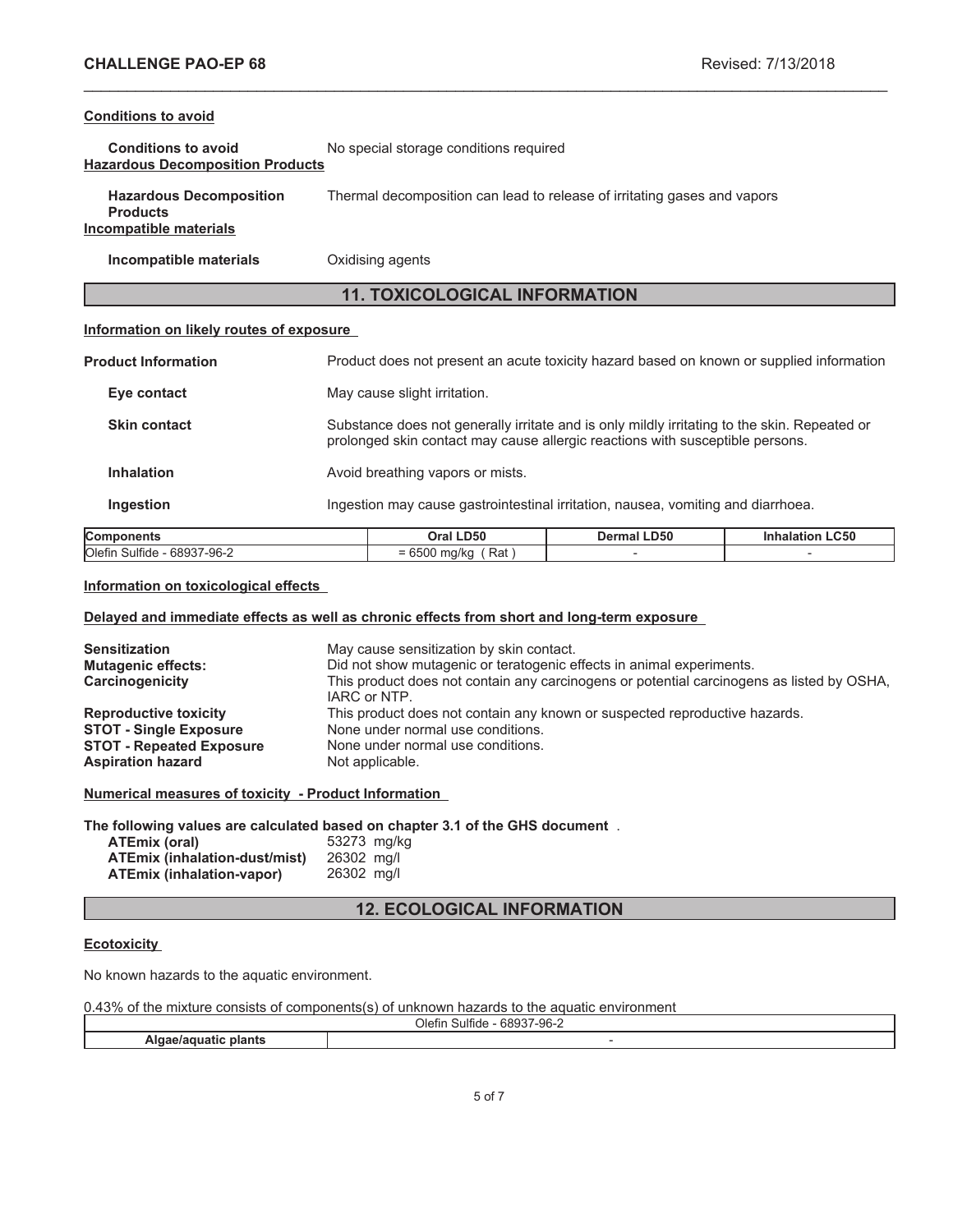| $\mathsf{Fish}$ | 250 - 500: 96 h Pimephales promelas mg/L LC50 static 1000: 96 h Pimephales promelas mg/L LC50 |
|-----------------|-----------------------------------------------------------------------------------------------|
|                 | semi-static                                                                                   |
| Crustacea       | 1000: 48 h Daphnia magna mg/L EC50                                                            |

\_\_\_\_\_\_\_\_\_\_\_\_\_\_\_\_\_\_\_\_\_\_\_\_\_\_\_\_\_\_\_\_\_\_\_\_\_\_\_\_\_\_\_\_\_\_\_\_\_\_\_\_\_\_\_\_\_\_\_\_\_\_\_\_\_\_\_\_\_\_\_\_\_\_\_\_\_\_\_\_\_\_\_\_\_\_\_\_\_\_\_\_\_

#### **Persistence and degradability**

No information available.

#### **Bioaccumulation**

No information available.

#### **Mobility**

The product is insoluble and floats on water.

## **13. DISPOSAL CONSIDERATIONS**

#### **Waste treatment methods**

**Disposal of wastes** Disposal should be in accordance with applicable regional, national and local laws and regulations. **Contaminated packaging Do not reuse container.** 

## **14. TRANSPORT INFORMATION**

**DOT** Not Regulated by any means of transportation

## **15. REGULATORY INFORMATION International Inventories TSCA:** Listed in TSCA **DSL:**<br> **All of the components in this product are listed in DSL<br>
<b>EINECS/ELINCS**<br>
This product complies with EINECS/ELINCS **EINECS/ELINCS** This product complies with EINECS/ELINCS<br> **CHINA:** This product complies with China IECSC. This product complies with China IECSC. **KECL:** This product complies with Korea KECL.

## **Legend:**

**TSCA** - United States Toxic Substances Control Act Section 8(b) Inventory

**DSL/NDSL** - Canadian Domestic Substances List/Non-Domestic Substances List

**PICCS:** This product complies with Philippines PICCS.

**EINECS/ELINCS** - European Inventory of Existing Chemical Substances/European List of Notified Chemical Substances

**AICS:** All the constituents of this material are listed on the Australian AICS

**ENCS** - Japan Existing and New Chemical Substances

**IECSC** - China Inventory of Existing Chemical Substances **KECL** - Korean Existing and Evaluated Chemical Substances

**PICCS** - Philippines Inventory of Chemicals and Chemical Substances

**AICS** - Australian Inventory of Chemical Substances